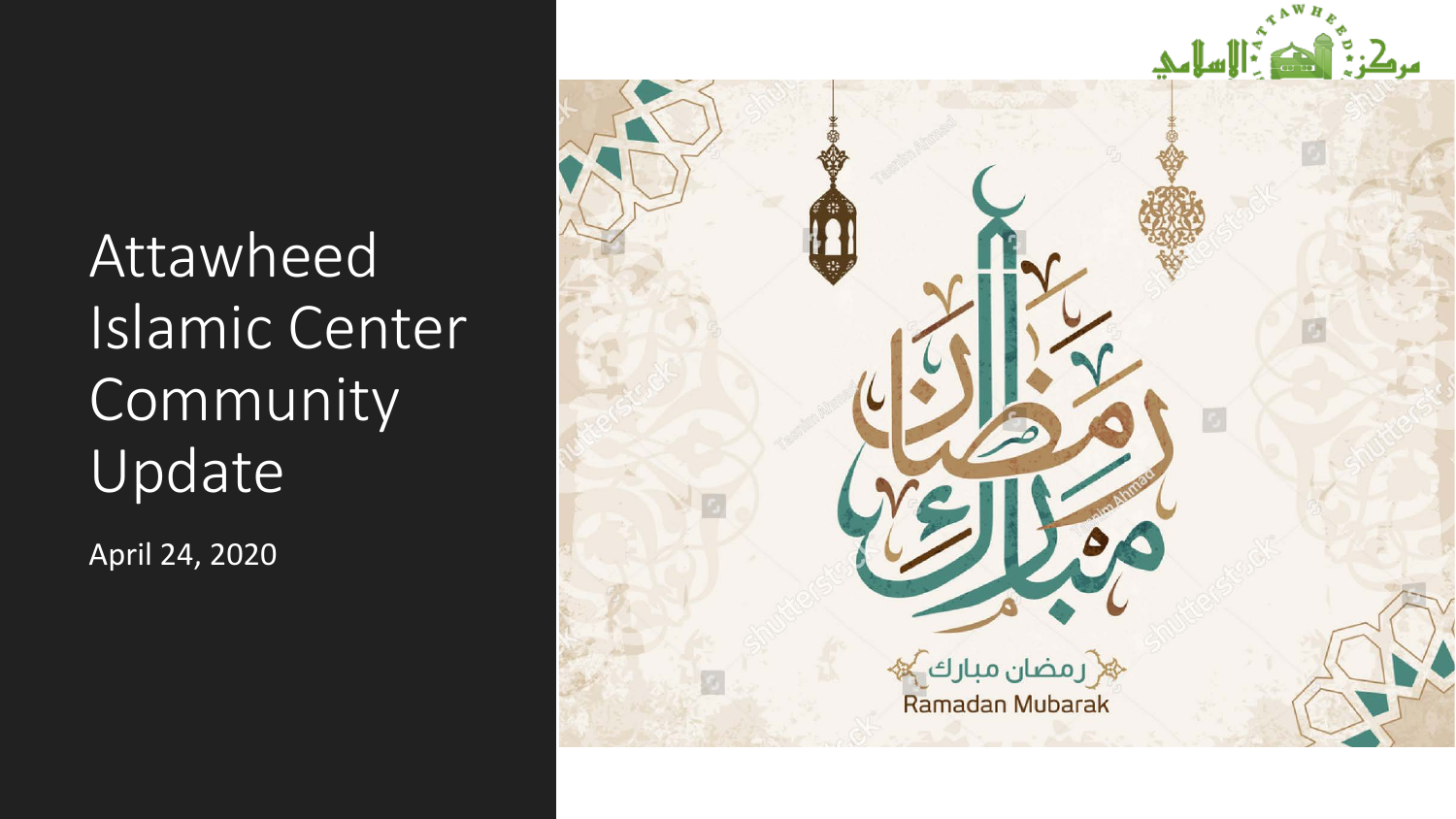## Volunteers

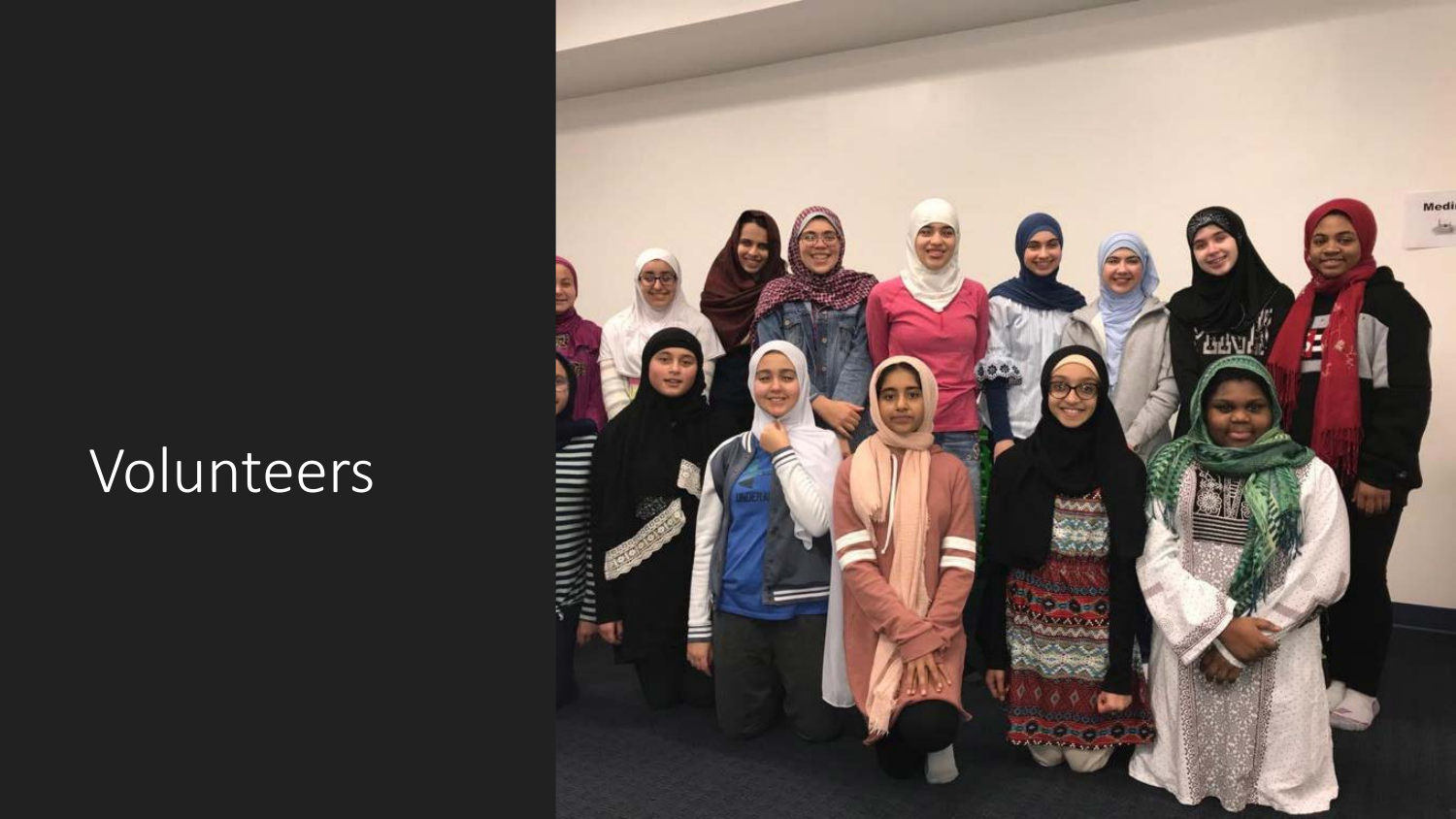Thank you!

Ramadhan & Eid Food Drive Parking Youth Imam Workshops Afrah Abubaker Ameerah Tijani Amina Waheed Aneeza Abbas Anissa Benharrats Ayesha Zafar Esraa Abouabdalla

Huma Vahora Ishrath Jahan Mishaal Paniwala Seema Soumeya Bersali Tahniat Syed Tesnime Selmane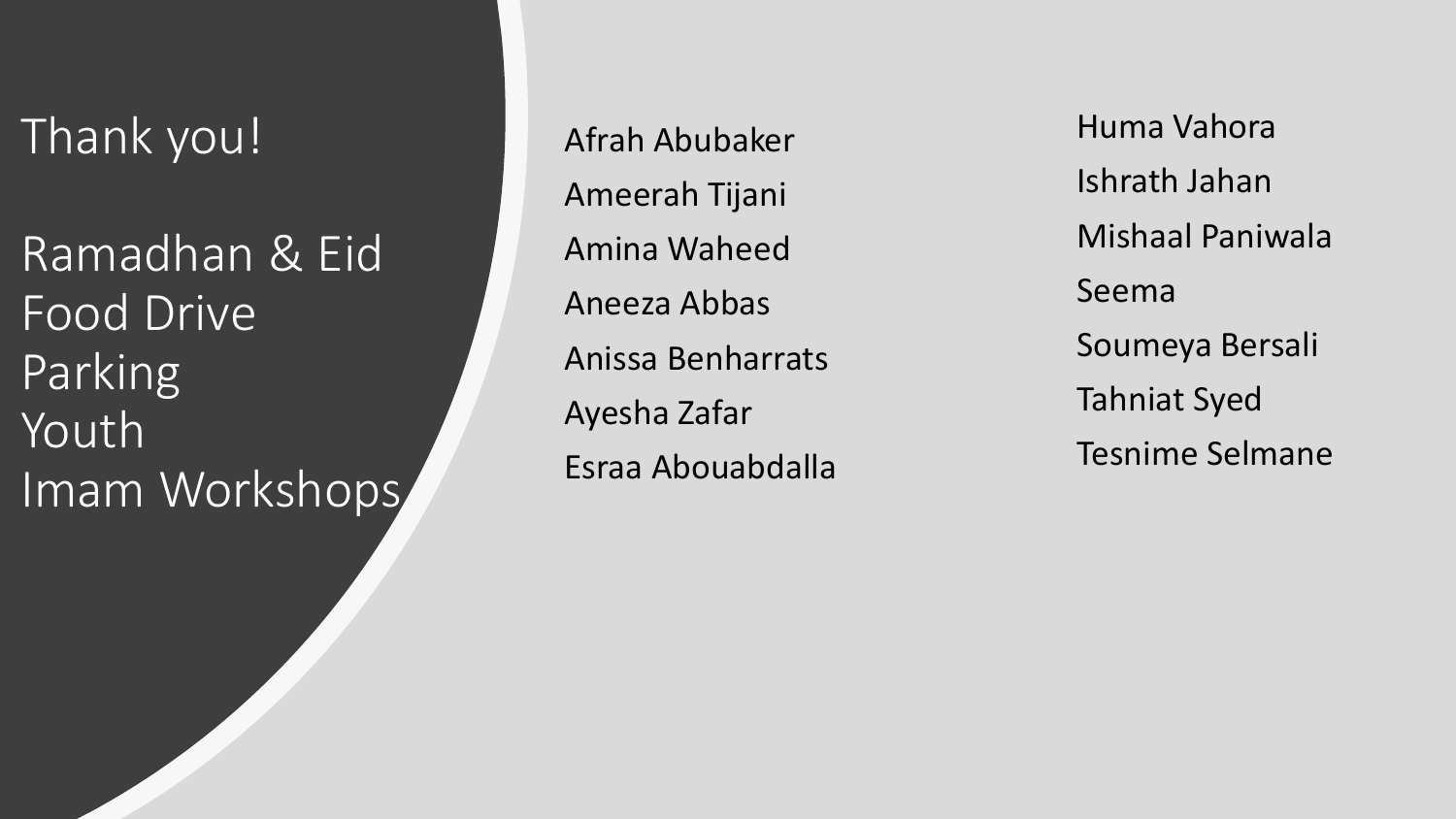#### Thank you!

Ramadhan & Eid Food Drive Parking Youth Imam Workshops Adam Ahsen Ajax Aous Bilal Eijaz Elhaj Faizan Fazal Furqan Hamid Imran Irfan Iyyas Jakir Jamal

Mahmoob Mashooq Mohammed Elhaj Mohiddin Nisar Rafiq Raheem Rukn -ud -din Saaqib Sarfroz Sharif Taufiq Tauheed Zafar Zakir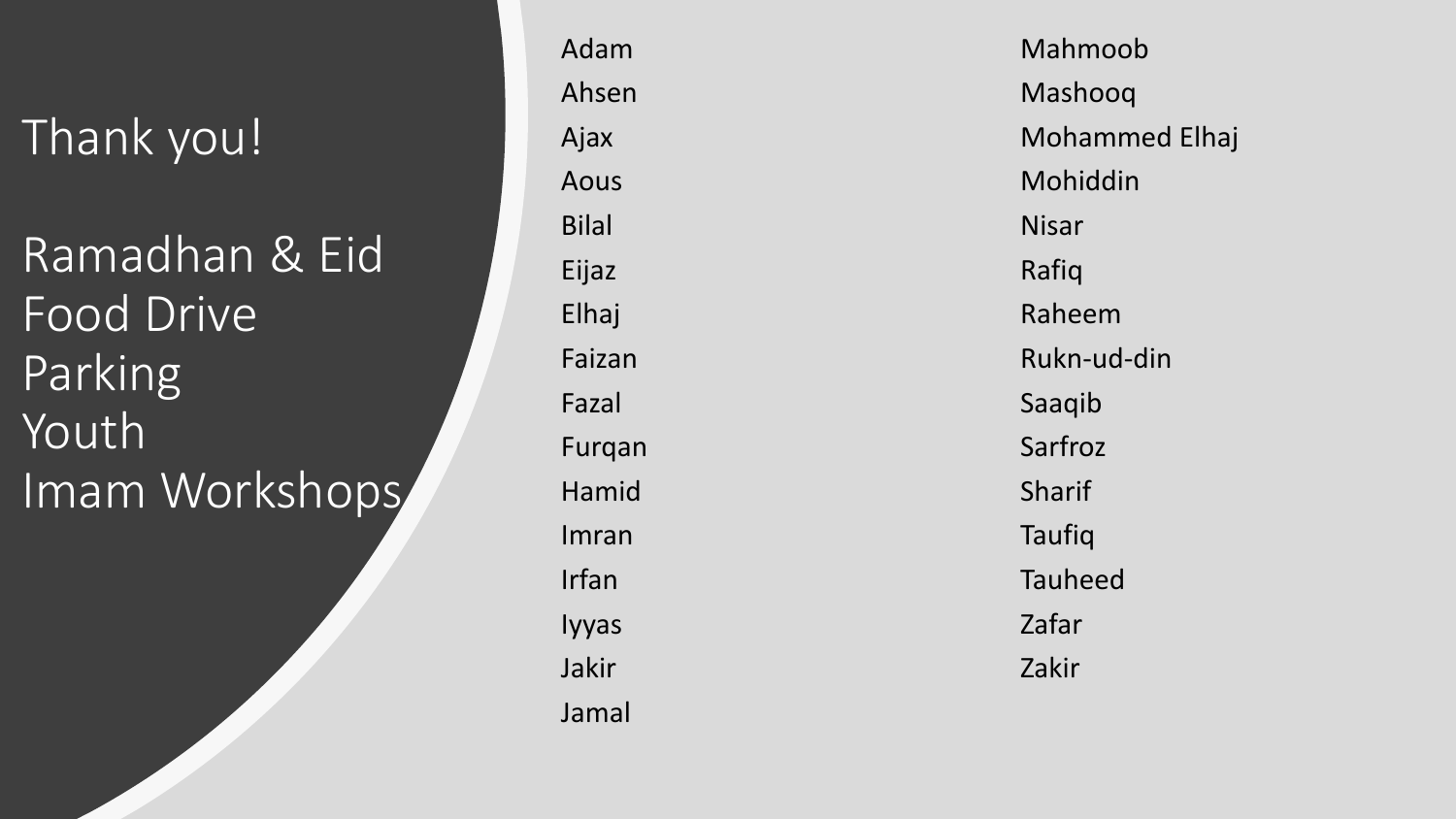# Volunteer activities

- Food drive
- Imam led workshops
- Ramadhan Magazine
- Youth Programs
	- Archery
	- Ice Skating
	- Bowling
	- Basketball
	- Mentoring for youth



#### **RAMADAN MAGAZINE RAMADAN 2020/1441**

يَا أَيُّهَا الَّذِينَ آمَذُوا كُتِبَ عَلَيْكُمُ الصِ ّيَامُ كَمَا كُتِبَ عَلَى الَّذِينَ مِن قَبْلِكُمْ لَعَلَّكُمْ تَتَّقُونَ

"O you who believe! Fasting is prescribed to you it was pregaribed to those before you, that ty and righteousness" 2:183

i grad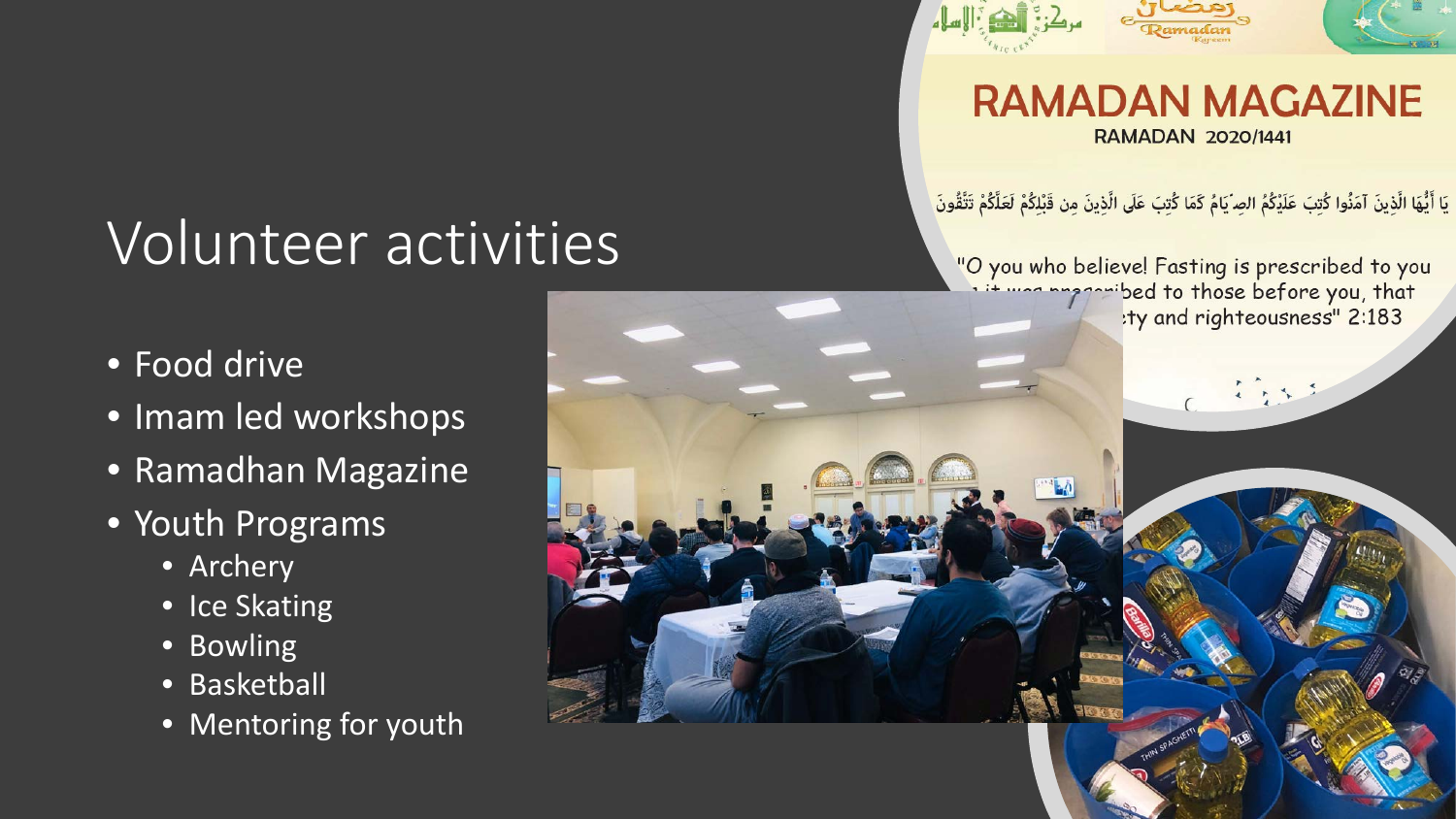# Weekend School

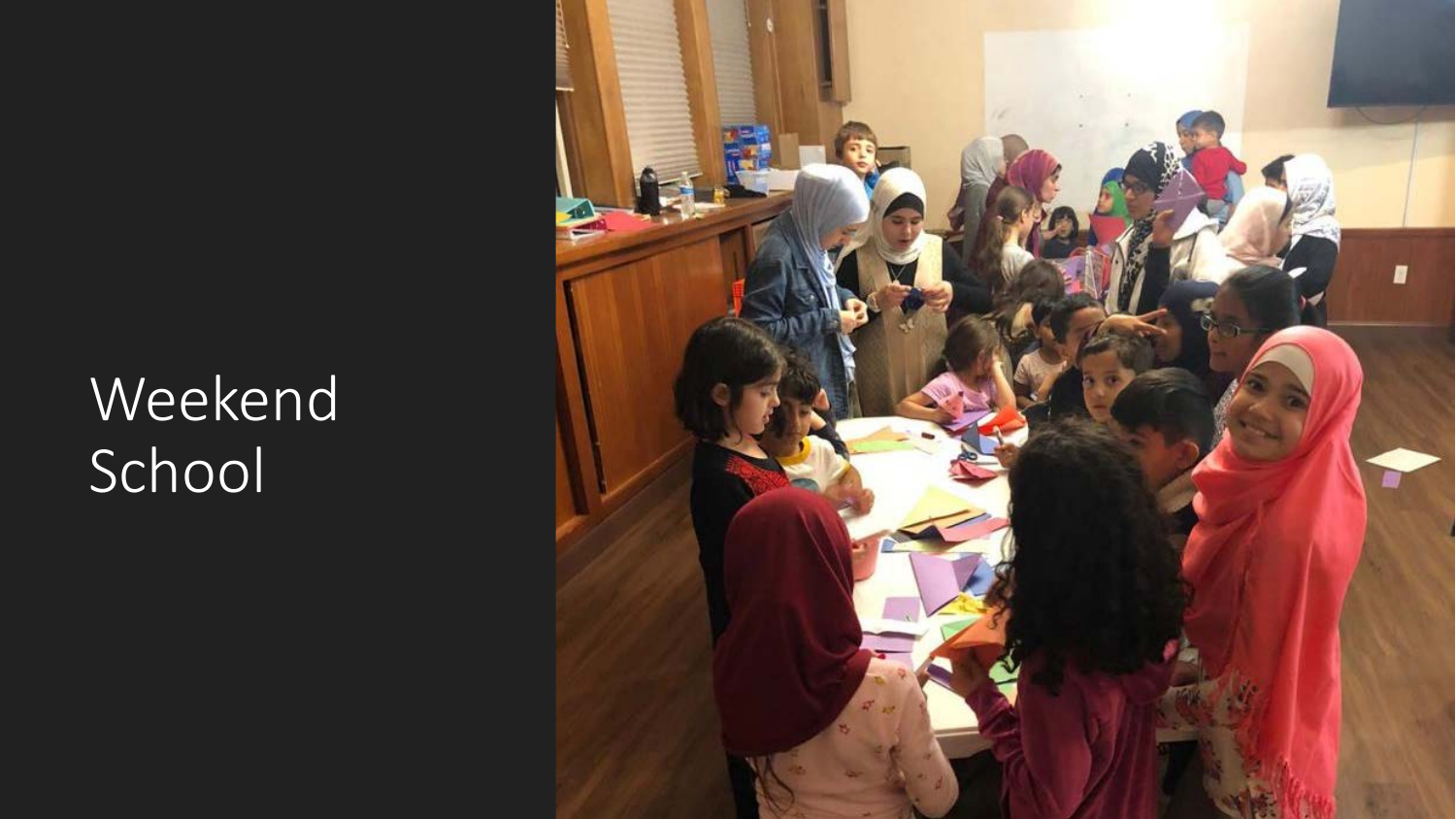

## Weekend School

- 205 students
- Quran and Arabic Curriculum
	- Developed by our own teachers
	- Continuously updated to improve results
	- Youth Mentors involved in beginner level
- Friendly competition to promote
	- Quran memorization, Athan, and Khutba
- Support for financially struggling community members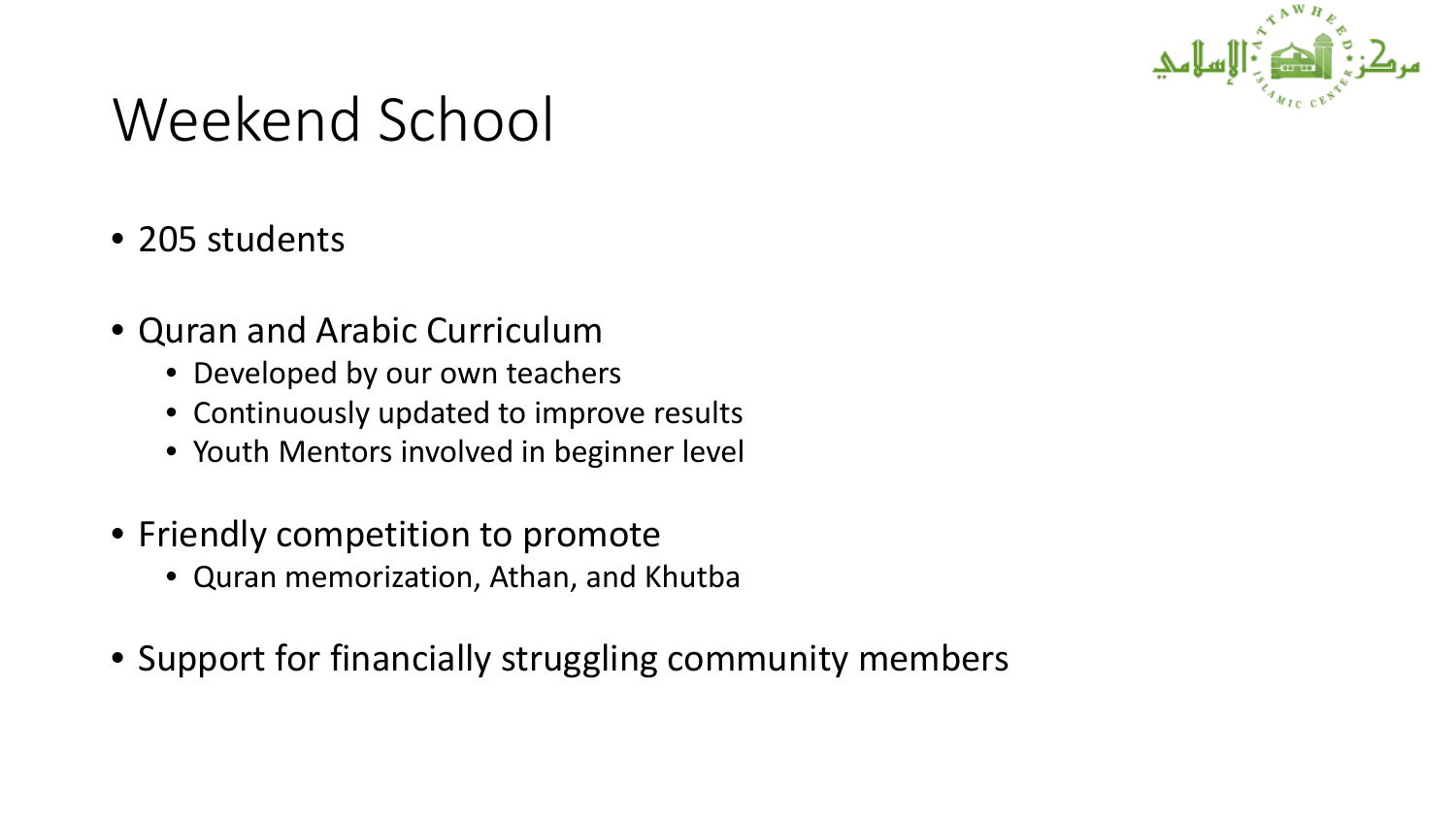

# School Activities for the rest of the year

- Weekly study materials are sent to parents, including homework.
- Live Zoom sessions started recently
- Biweekly youth sessions, Young Muslims (YM) for tweens and teens held by mentors.
- Summer camps
	- Focused on QURAN and Islamic studies coupled with STEM.
	- Working on providing online classes for this year's summer camp.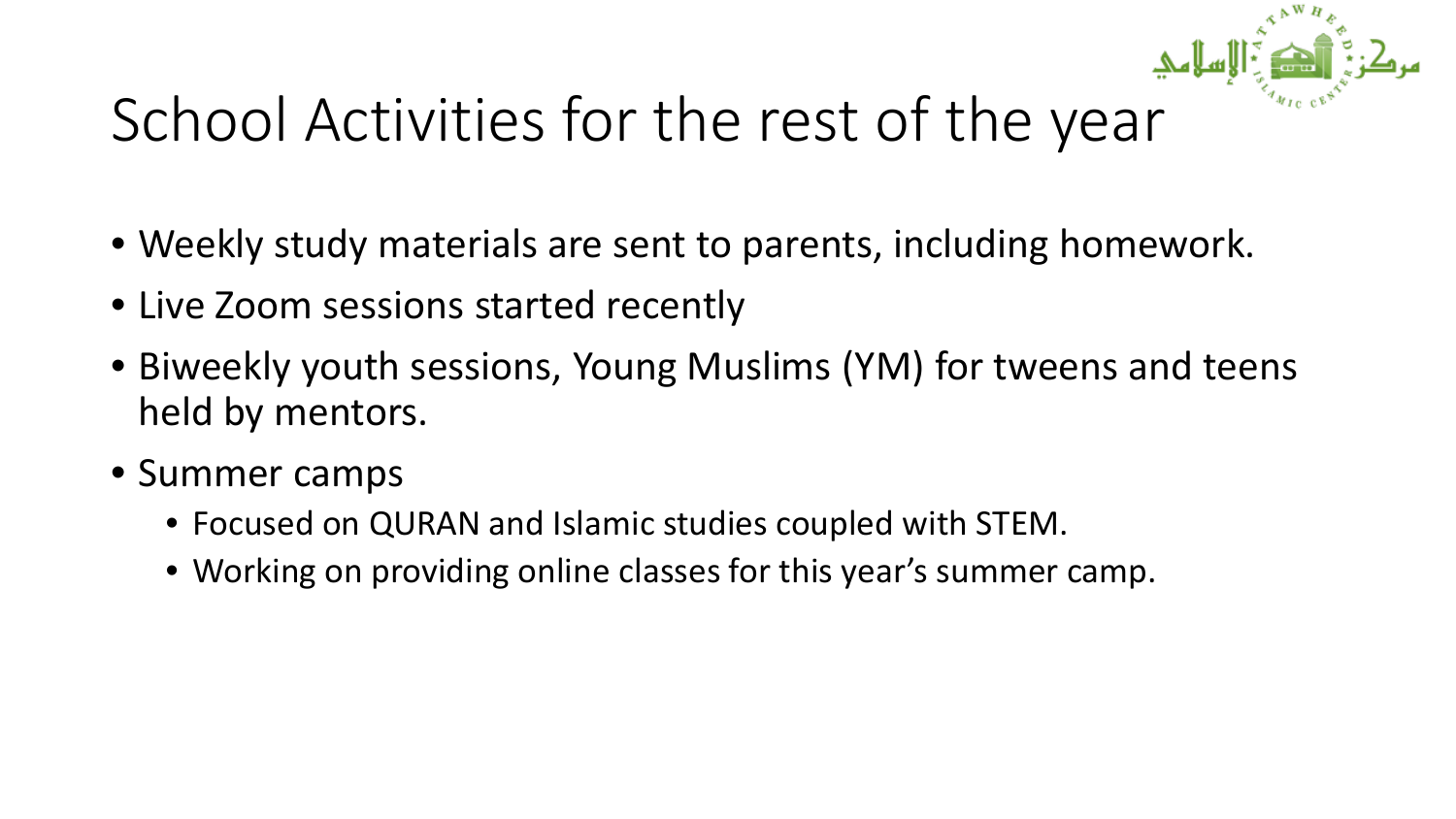## Financials - Expenses

\$-



AND BE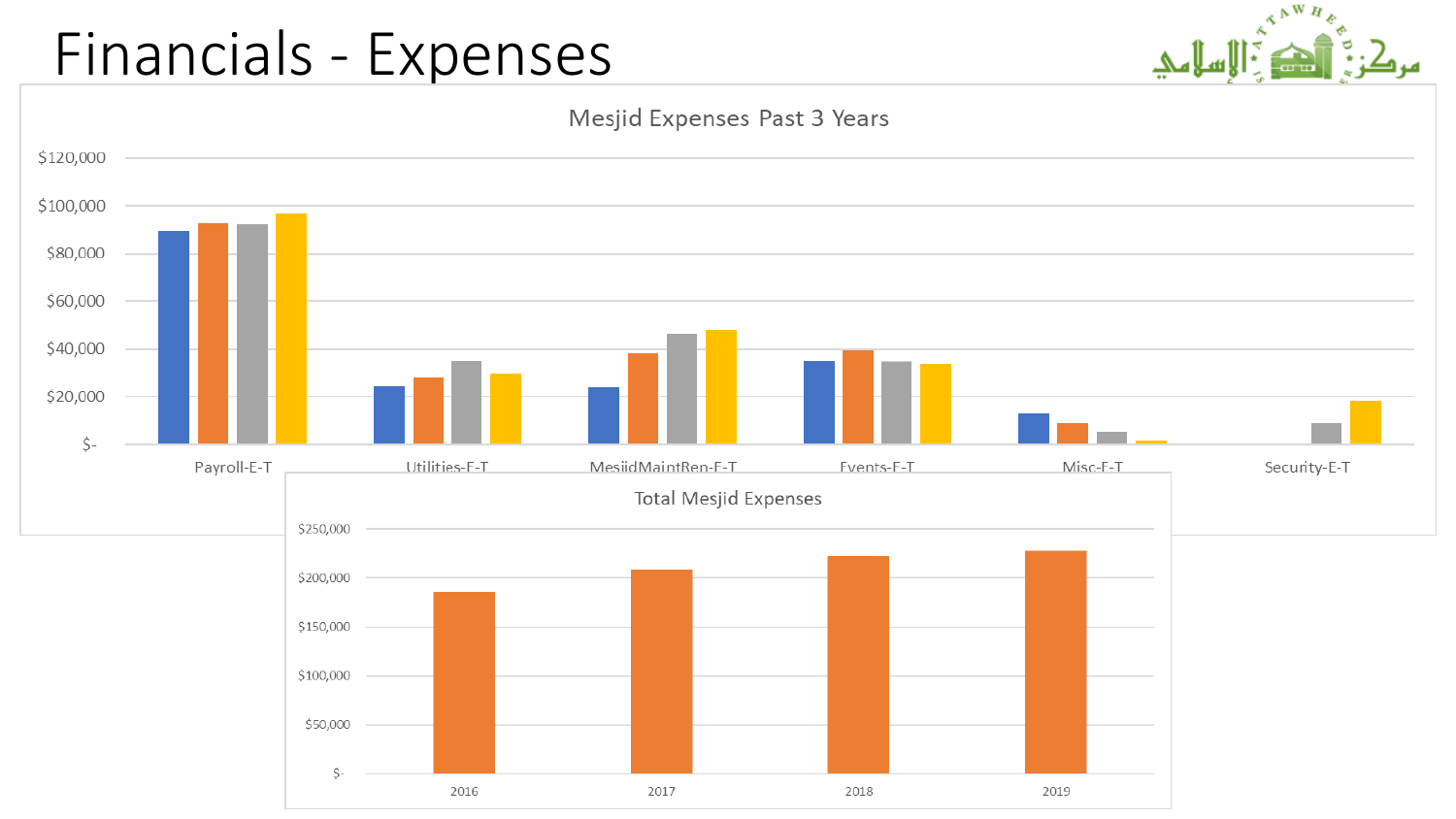

#### Revenue vs Expenses

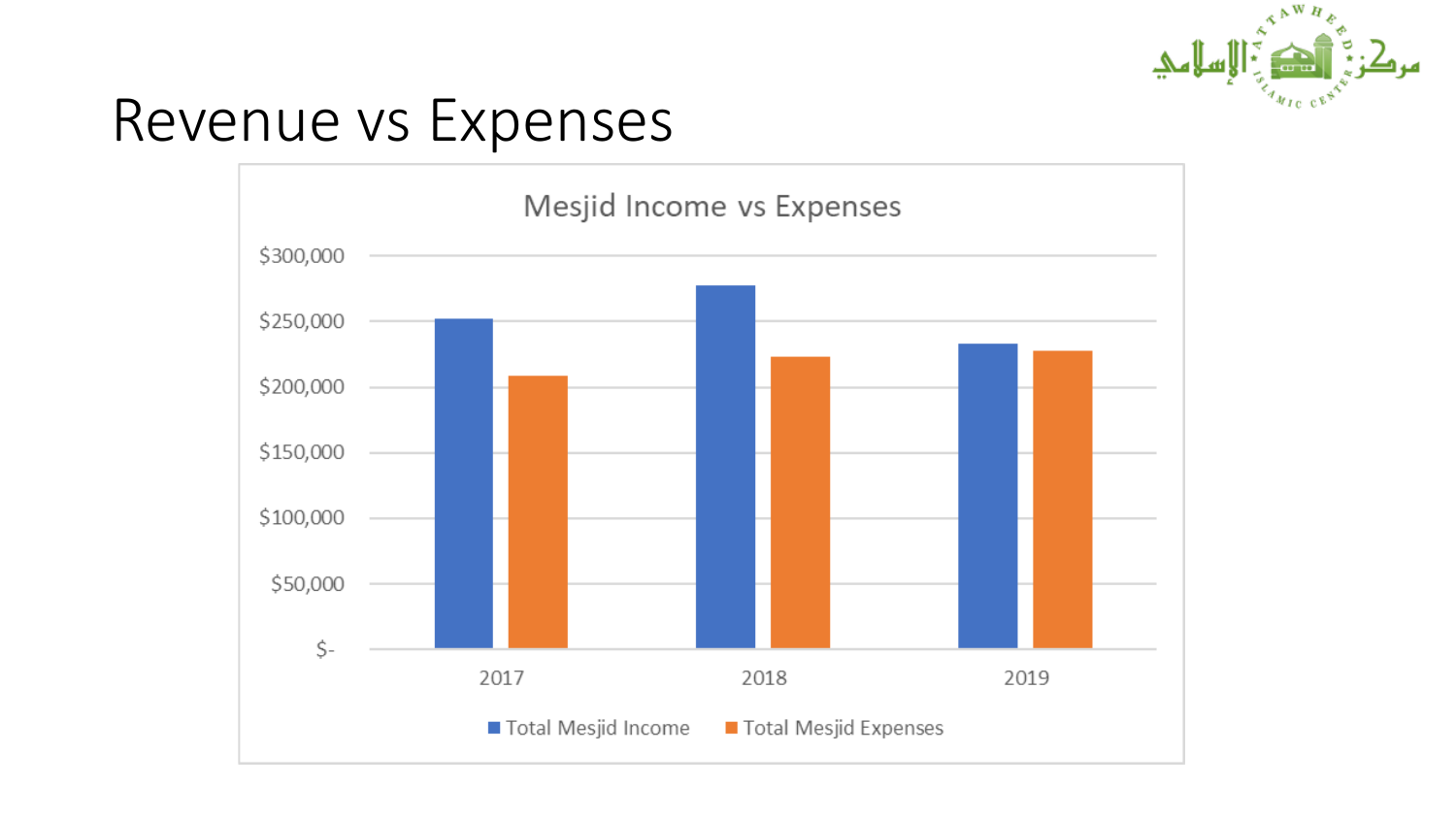

## Charity

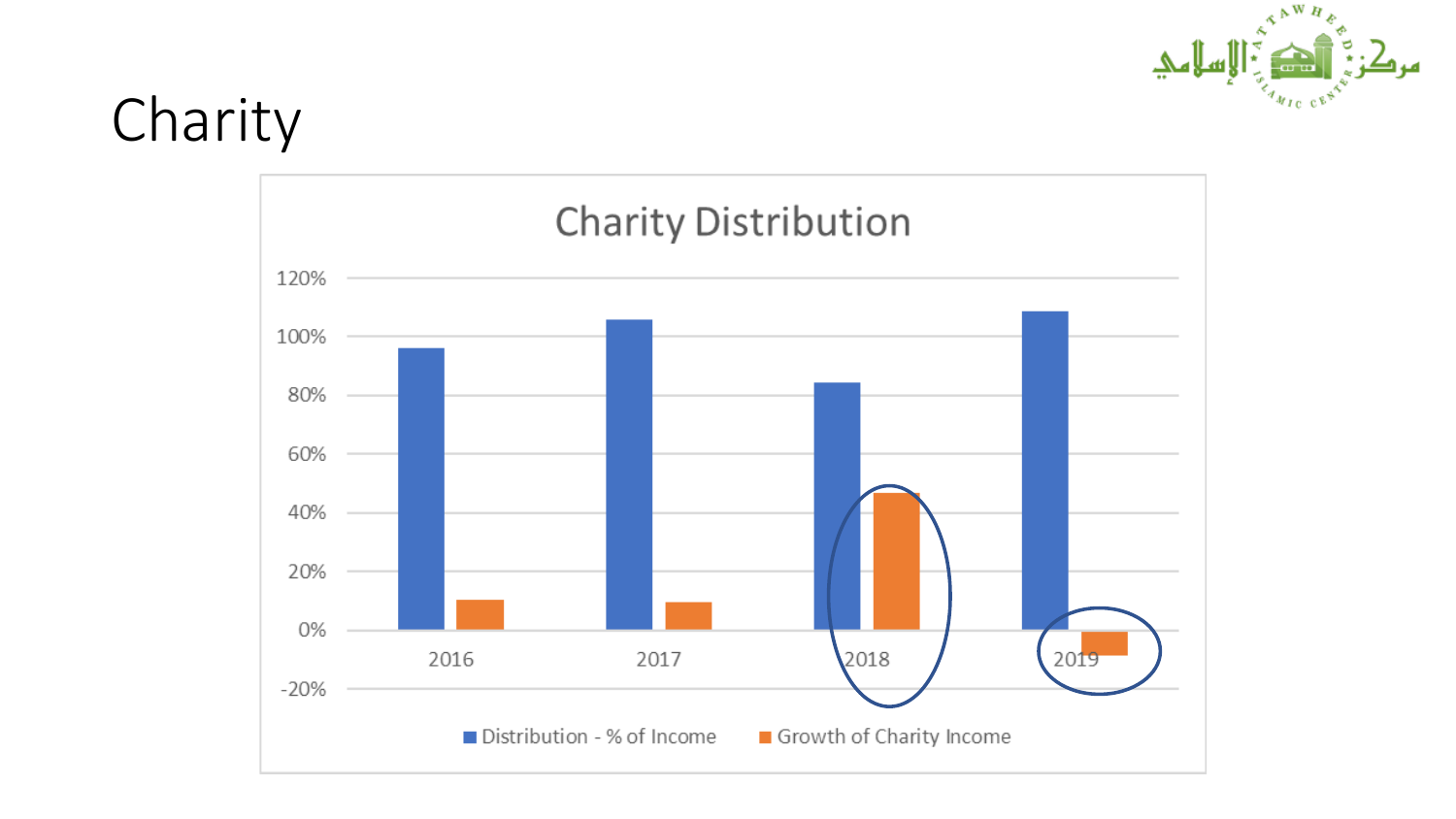#### Current Bank Balances

• General Mesjid Account \$ 146,762 (2019 - \$172,266) • Cemetery Account \$ 86,967 (2019 - \$71,285) • Reserve Account \$100,000 (2019 - \$81,635) • Education Account  $\binom{5}{36,204}$  (2019 - \$6,858)

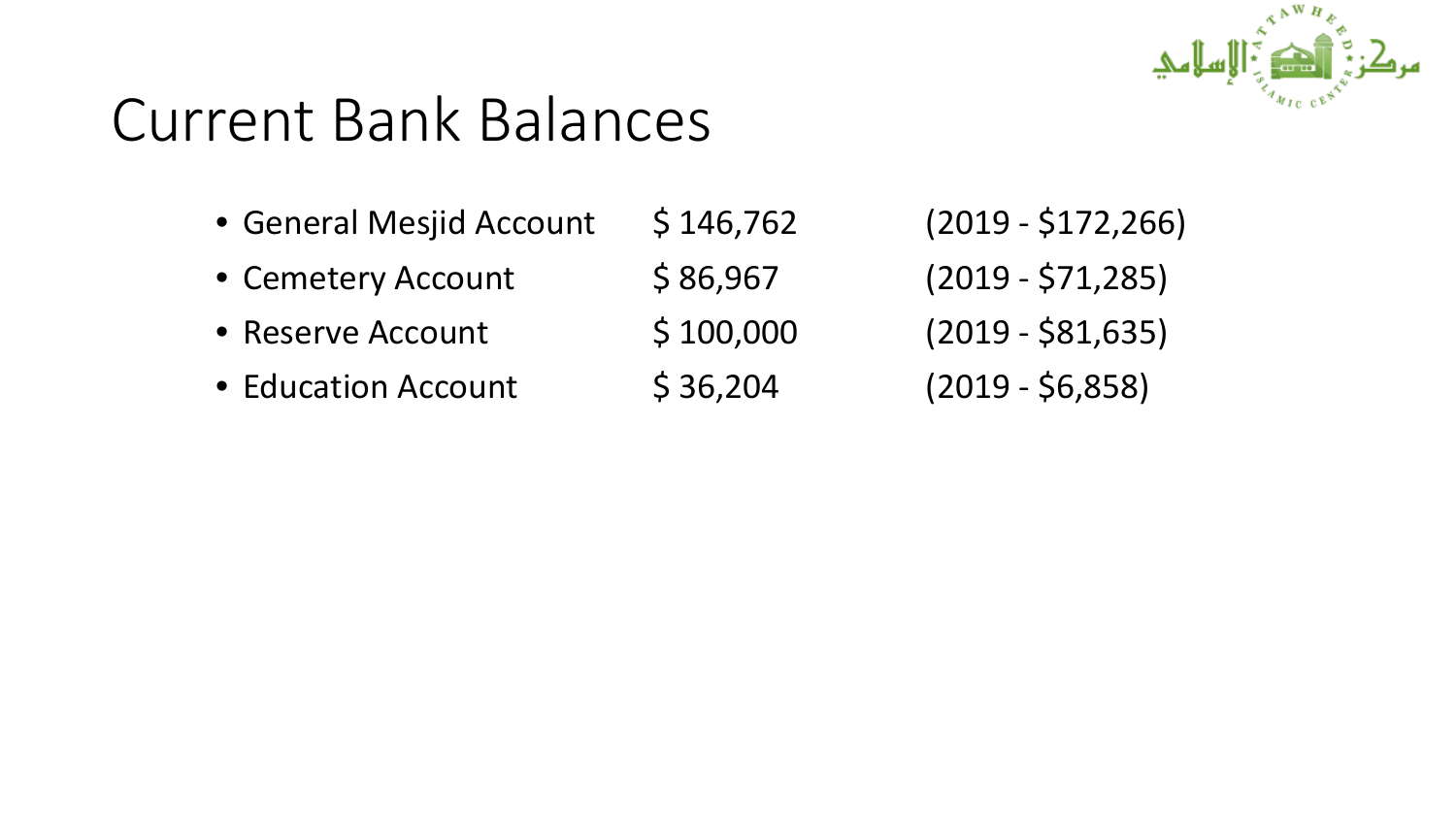#### Expenses



2020

\$210,000

| <b>Expense Category</b>                                                                                                                                                |             | 2019    |
|------------------------------------------------------------------------------------------------------------------------------------------------------------------------|-------------|---------|
| Mesjid Operation (Salaries, Utilities, Regular Cleaning)                                                                                                               | $\zeta$     | 155,240 |
| Security                                                                                                                                                               | $\varsigma$ | 18,366  |
| <b>Community Activities</b>                                                                                                                                            | $\varsigma$ | 29,224  |
| <b>Mesjid Renovation:</b><br>School office renovation,<br>Basement repair & painting, water damage<br>LED light Women Area,<br><b>Repair &amp; Repaint Imam office</b> | $\zeta$     | 19,127  |
| <b>School Expenses</b>                                                                                                                                                 | $\varsigma$ | 33,211  |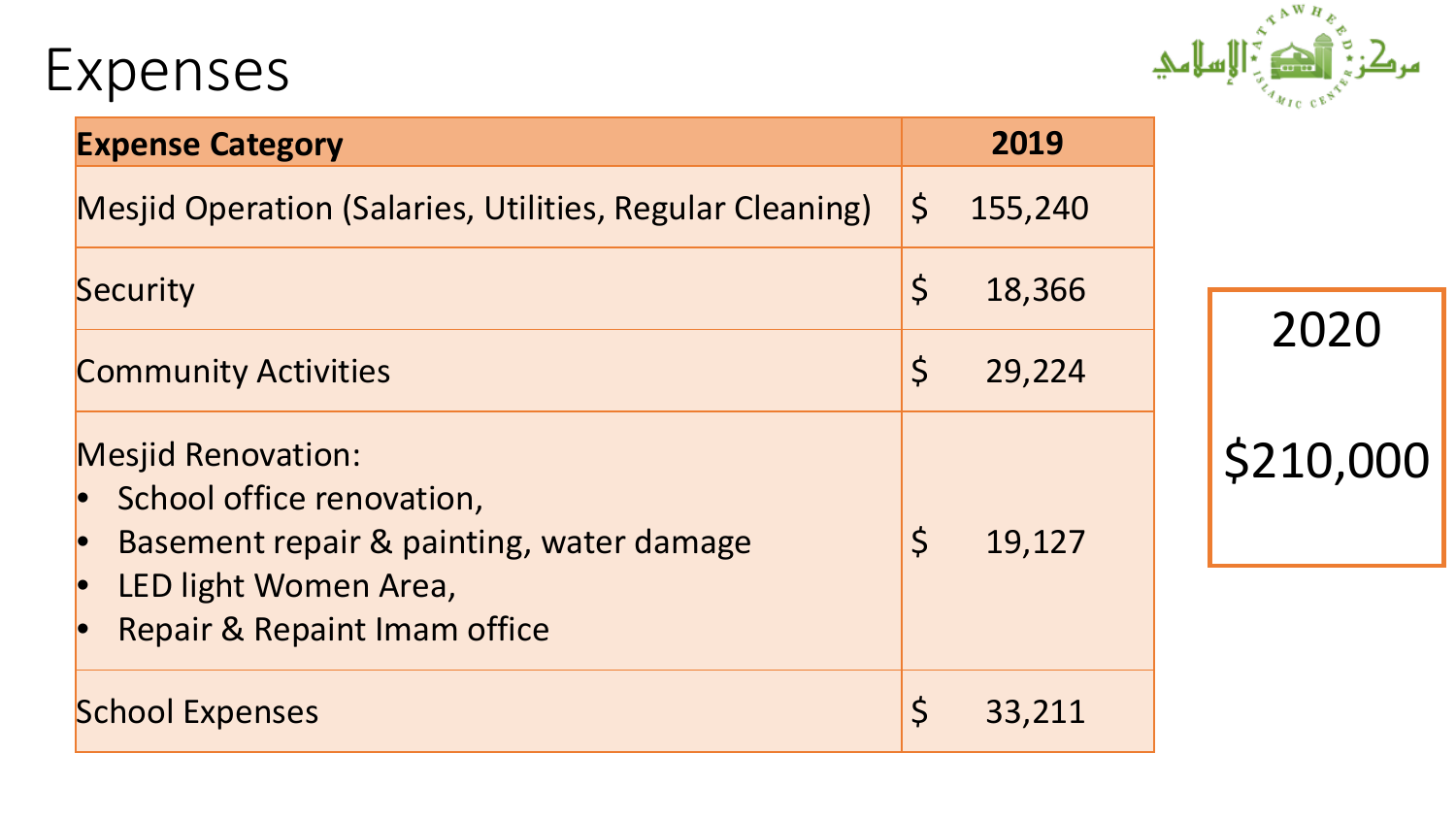## Help your Mesjid this Ramadhan!

#### Join a volunteer team!

#### Mesjid fundraising started!